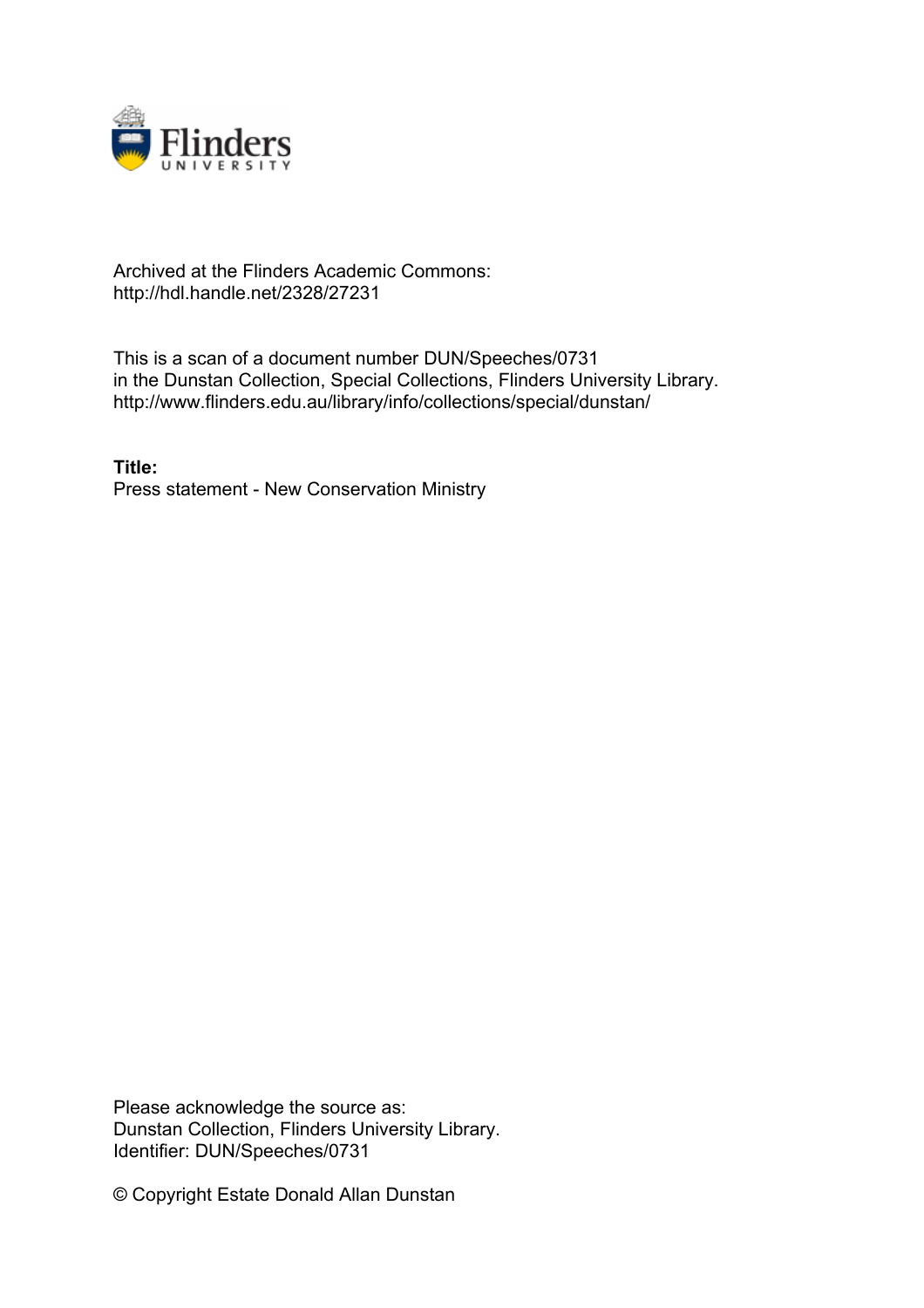**PRESS STATEMENT FROM THE PREMIER FOR ALL METROPOLITAN PAPERS AND THE A.B.C. TO BE ISSUED AFTER EXECUTIVE COUNCIL ON THURSDAY, 18TH FEBRUARY, 1971, \_** 

*I to* **\*73/** 

SUBJECT: NEW CONSERVATION MINISTRY. **22.77/** 

**The Premier, Mr. Dunstan, today announced what areas of Government had been transferred to the Minister for Conservation, Mr. G.R. Broomhill. Mr. Broomhill was appointed Minister in charge of that new portfolio in November last year, with the dual role of Minister assisting the Premier.** 

**Mr. Dunstan said today that one of the major decisions**  made about Mr. Broomhill's responsibilities was the committal to **him of the State Planning and Development Act. This had gone to Mr. Broomhill in his capacity as Minister assisting the Premier. This transfer - the State Planning Authority previously came under**  the Minister of Local Government - had been agreed on as the **most convenient administrative method of giving the Minister for Conservation a source of power which he could draw upon to get action over a wide field. It was clear that the question of conservation could not be tackled properly without adequate planning The present Planning Act provided the Minister with considerable powers in relation to the control of the environment.** 

**The Conservation Minister, Mr. Dunstan went on, now administers the National Parks Commission. He also deals with fauna conservation and wildlife coming under the Acts relating to this field. The Aboriginal and Historic Relics Preservation Act and the Foreshore Beaches Committee were now also included in the Conservation portfolio.** 

**Mr. Dunstan said that Mr. Broomhill had working with him the Committee on Environment in South Australia which had already provided several valuable interim reports. The final report of this Committee should be available later this year. The Government was considering the future role of the Environment Committee after its final report had been presented. It might be most valuable as a link between the Conservation Minister and other Ministries which**